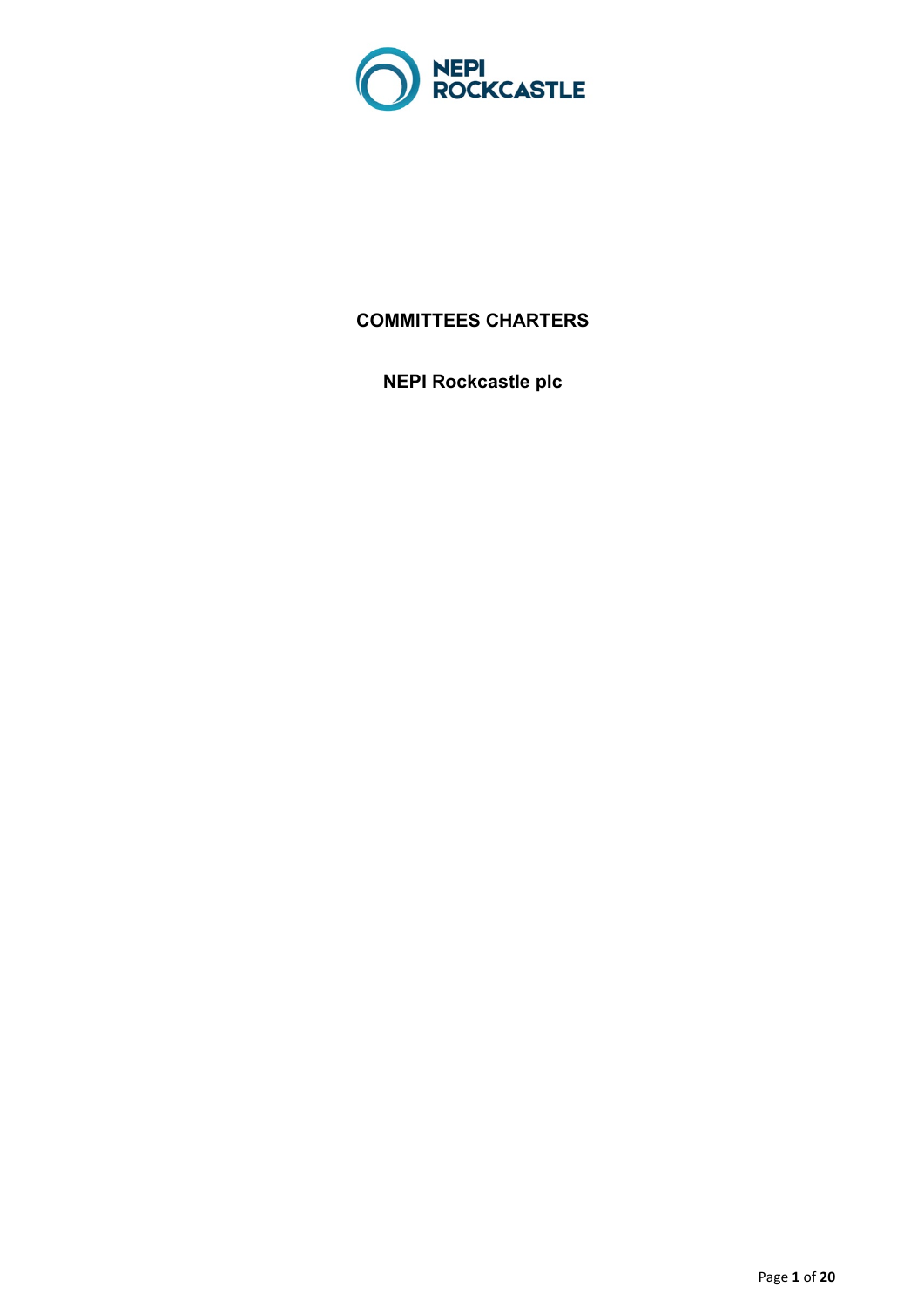# **Contents**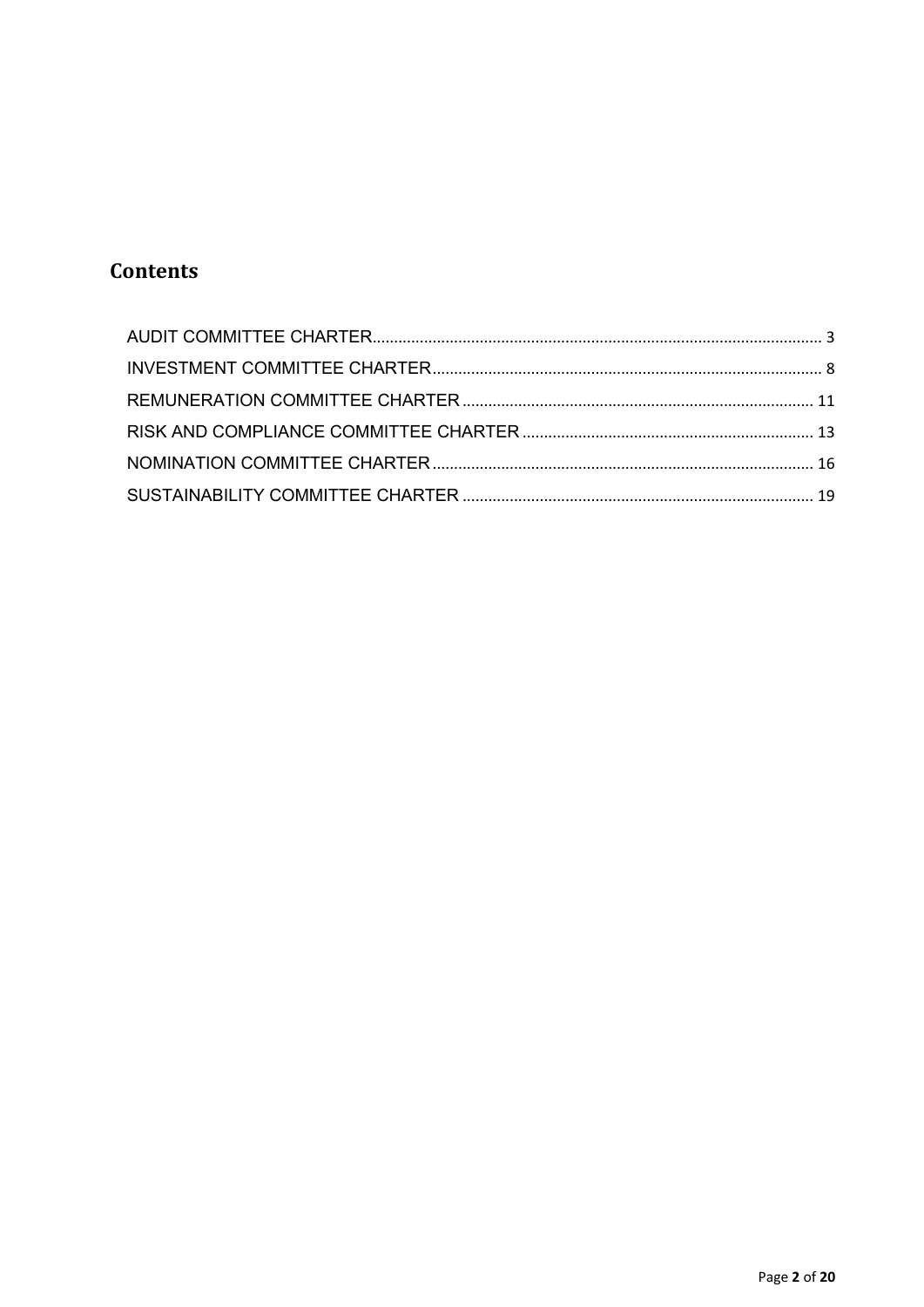Unless otherwise expressly provided in this document or required by the context, the terms used herein shall have the meaning ascribed to them in NEPI Rockcastle's Group Governance Framework.

# <span id="page-2-0"></span>**AUDIT COMMITTEE CHARTER**

### **1. OBJECTIVE**

The Audit Committee ("AC") is established to assist the Board in discharging its duties related to overseeing the combined assurance model at Group level, respectively:

- discharging its duties relating to the safeguarding of assets;
- the operation of adequate systems and internal control processes;
- the preparation of interim and annual financial reports and statements that fairly present the results in compliance with all applicable legal requirements and accounting standards;
- nomination of external auditors whose appointment is subject to shareholder approval;
- interaction with internal and external auditors.

#### **2. MEMBERSHIP**

The members of the Audit Committee are nominated by the Board and approved by shareholders at the Annual General Meeting. The Board will appoint the Chair of the Audit Committee.

In accordance and without prejudice to section V of the corporate governance framework, the Audit Committee:

- consists of at least (3) three independent non-executive members of the Board;
- is chaired by an independent non-executive director who is not the Chairman of the Board (the "AC Chair");
- consists of members fully conversant with basic finance and accounting, and who are knowledgeable about the affairs of the Company;

consists of members who must have an understanding of International Financial Reporting Standards ('IFRS'), internal controls, the external and internal audit processes, corporate law, sustainability issues and information technology, as it relates to integrated reporting and governance processes within the Company.

The Chairman of the Board may attend meetings based on the invitation from the Audit Committee Chair, but cannot be nominated as member of the Audit Committee.

To ensure that the Audit Committee continually comprises the best mix of knowledge and background, the Board will review its membership at least annually. Termination of Audit Committee membership shall be agreed by the Board.

### **3. RESPONSIBILITIES AND DUTIES**

The Audit Committee has the following main responsibilities:

- oversee the integrated accounting and reporting process, including financial reporting;
- review the independence of internal and external auditors;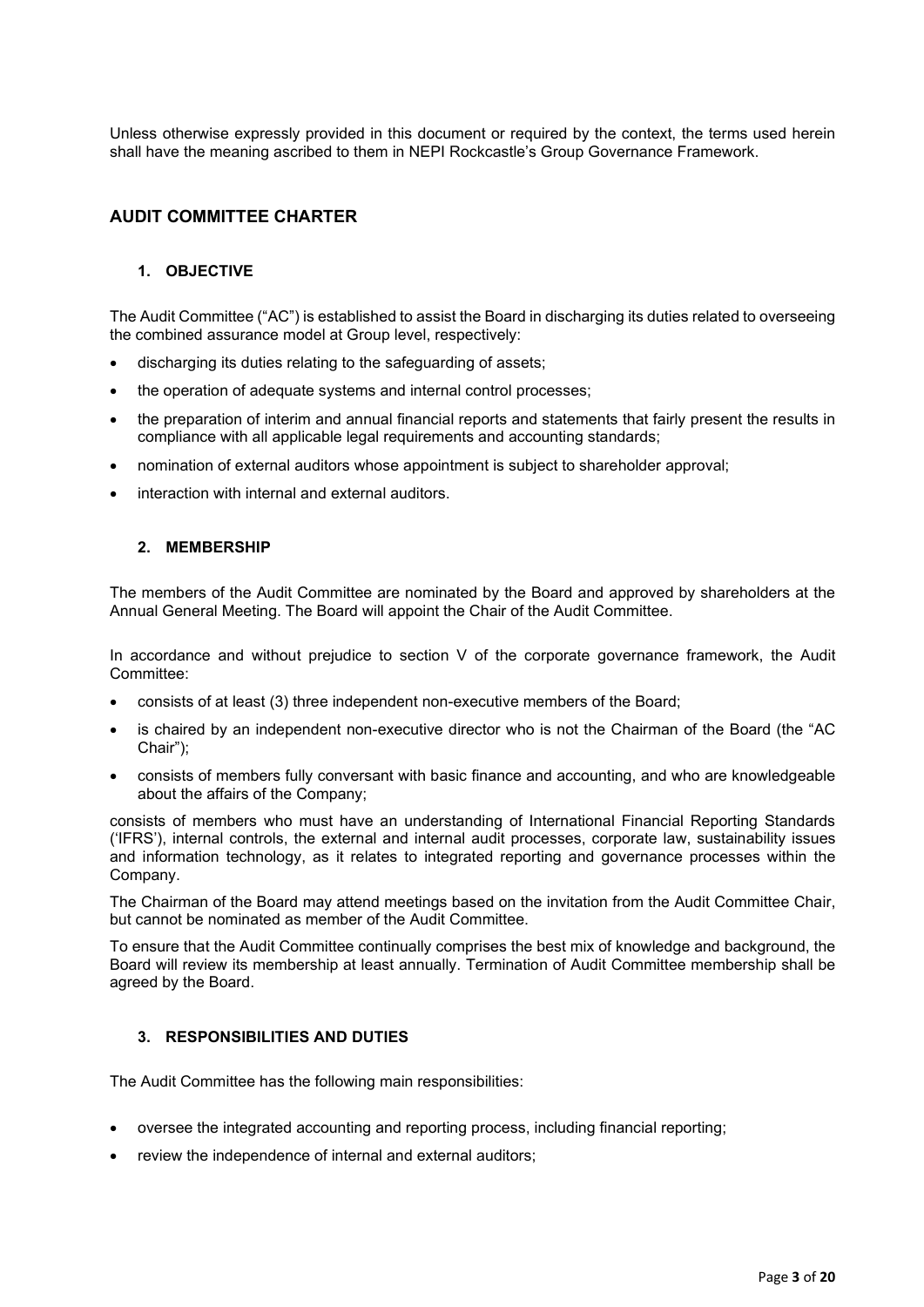- evaluate and coordinate the internal and external audit process in order to ensure an efficient combined assurance model;
- nurture and improve communication and contact between relevant stakeholders in the Company;
- monitor controls framework implemented to ensure compliance with legal requirements;
- satisfy itself of the expertise, resources and experience of the Group's Finance function;
- deal appropriately with any concerns or complaints relating to accounting practices, the content or auditing of the Group's financial statements, internal controls or any other relevant matters,
- assist the Board in carrying out its IT governance by obtaining the relevant assurances that all IT risks are adequately addressed by the controls in place, and provide oversight over the entire information technology management framework.

Furthermore, the Audit Committee has the following specific duties:

#### **A.** with respect to the **external audit process**:

- nominate, for appointment as external auditor of the Company, a registered auditor who is independent of the Company;
- review and approve the auditor's fees and terms of engagement;
- ensure that the appointment of the external auditor complies with relevant legislation;
- determine the nature and extent of any non-audit services which the auditor may provide to the Company;
- perform other functions determined by the Board, including the development and implementation of a policy and plan for a systematic evaluation designed to improve the effectiveness of control and governance processes within the Group;
- annually review and discuss with the external auditor all significant relationships they have with the Group to determine their independence and objectivity;
- review external audit reports to ensure that prompt action is taken by management in all relevant areas;
- review any significant disagreement between management and the external auditor relating to any external audit report;
- evaluate the performance of the external auditor and the quality and effectiveness of the audit process,
- and develop a process to ensure that the Audit Committee receives notice of any irregularities reported to the Independent Regulatory Board for Auditors.
- **B.** with respect to the **financial reporting processes**:
- evaluate the Annual Report of the Group for reasonableness, completeness, consistency and accuracy prior to issue and approval by the Board;
- evaluate significant management decisions affecting the financial statements, including changes in accounting policy, resolutions requiring a major element of judgement, and the clarity and completeness of proposed financial and sustainability disclosures;
- oversee compliance with all applicable tax regulations, ensure that the company has implemented a transparent taxation policy and that this is appropriately disclosed, as well as advise management on various decisions related to taxation matters;
- in consultation with the external auditors and the internal auditors, review the integrity of the Group's internal and external financial reporting processes;
- consider the external auditor's opinion about the quality and appropriateness of the Company's accounting policies as applied in its financial reporting;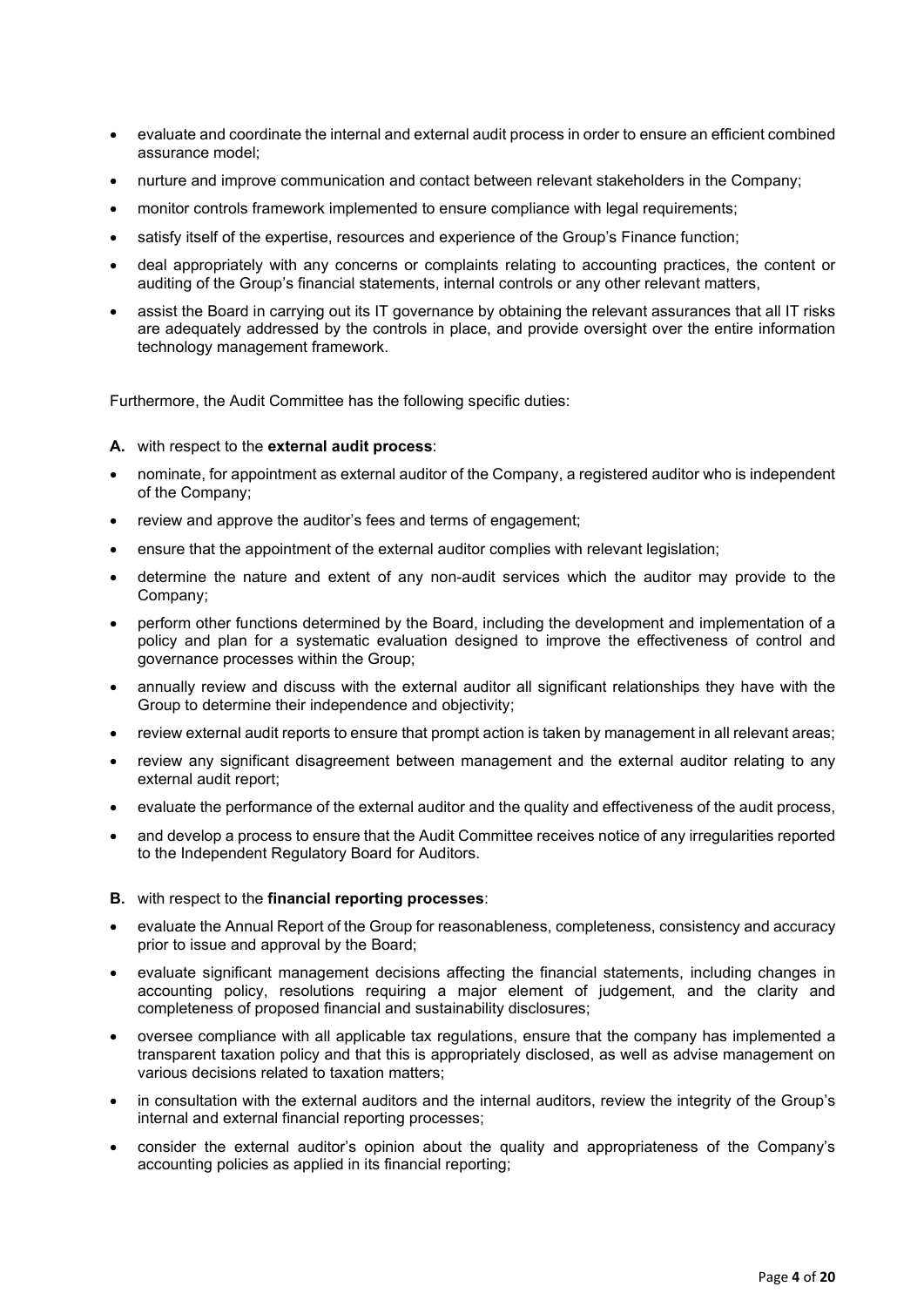- determine whether and how the external auditor should be involved in the review of the content of financial reports published, other than the financial statements;
- pay particular attention to complex and/or unusual transactions;
- the CFO is responsible for providing the Audit Committee with an assessment of whether or not the Board should issue a going concern statement. Once this information is received, the Audit Committee should then make an appropriate recommendation to the Board.
- **C.** with respect to **internal controls**:
- gain an understanding of the Group's key risk areas and the internal control structure;
- evaluate whether Senior Management is setting the appropriate "control culture" by communicating the importance of internal control and the management of risk and by ensuring that all employees have an understanding of their roles and responsibilities;
- review the effectiveness and efficiency of the internal controls applied in the Group;
- review and assess the reports issued by the internal and external auditors;
- consider how management is held accountable for the security of computer systems and applications, and the contingency plans for processing financial information in the event of a systems breakdown, fraud or misuse;
- gain an understanding of whether internal control recommendations made by internal and external auditors have been implemented by Executive Directors and Senior Management;
- prioritise and direct the audit effort to high-risk areas of the business.
- **D.** with respect to the **internal audit** activity, the Audit Committee:
- reviews and approves the Internal Audit Function Charter;
- reviews the effectiveness of the Internal Audit Function, its staffing and resources and its capacity to carry out the Annual Audit Plan;
- reviews the activities and organisational structure of the Internal Audit Function and ensure no unjustified restrictions or limitations exist;
- ensures the independence of the Internal Audit Function;
- ensures internal audit activities comply with the relevant rules and regulations;
- approves the Annual Internal Audit Plan;
- reviews and approves the results of risk assessment and the Annual Audit Plan;
- reviews and approves the internal audit reports to Executive Directors and Senior Management and management's action plans to address risks and control deficiencies noted by Internal Audit Function;
- monitors status of implementation of action plans based on the reports provided by Internal Audit Function;
- may escalate to the Board the significant audit findings and control deficiencies which require Board attention and prioritization.

#### **E.** with respect to **ethical and legal compliance duties**:

- oversee controls implemented to address compliance with all applicable laws, regulations, policies;
- oversee whistleblowing process and handle related investigations;
- review the internal audit reports concerning any compliance reviews and investigations;
- review management's monitoring of compliance with the Board's guidelines;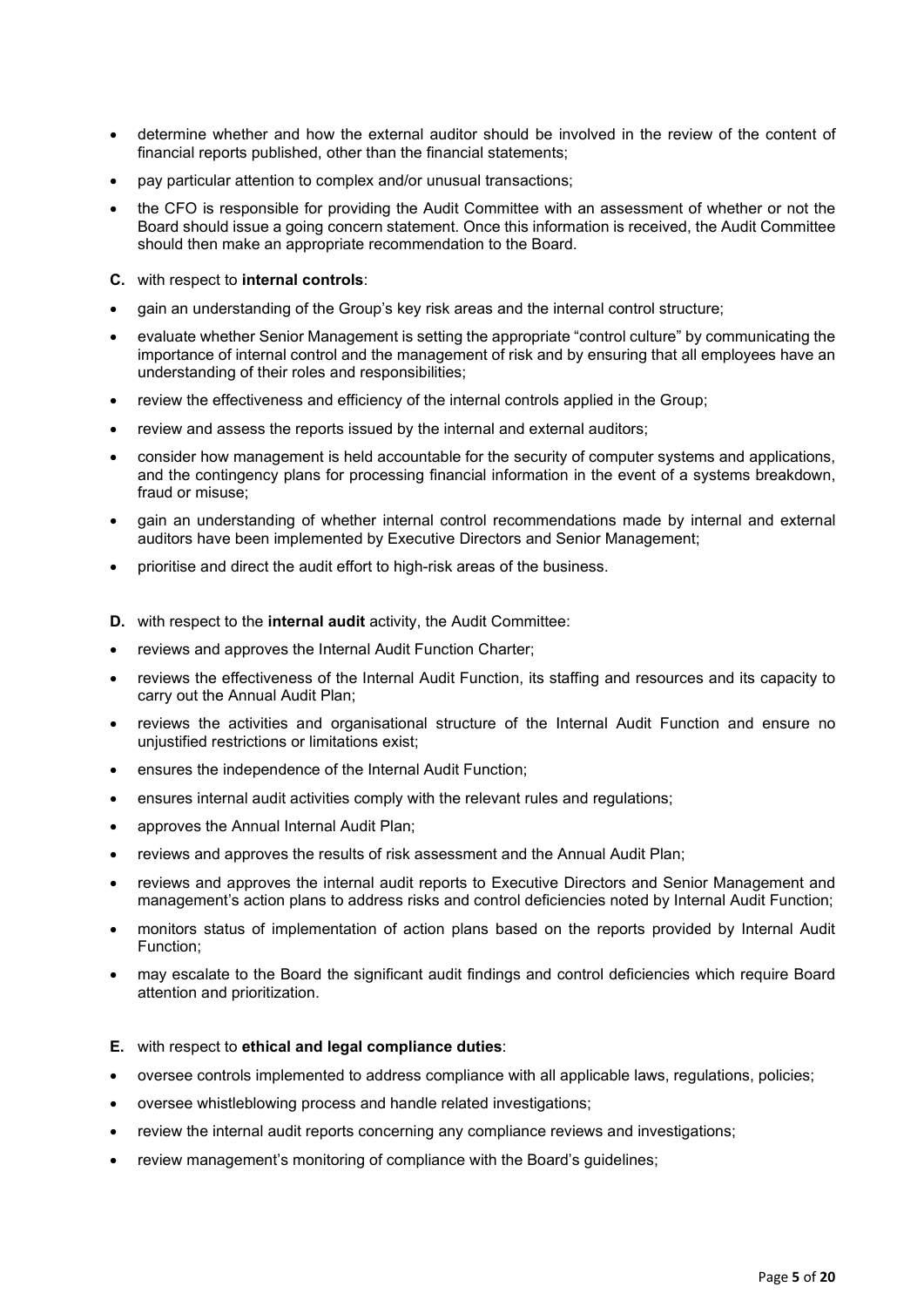- perform any other activities consistent with this Charter, as the Committee or the Board deems necessary or appropriate.
- **F.** with respect to the **information technology management,** the Audit Committee will oversee that:
- a technology architecture that enables the achievement of strategic and operational objectives of the Group has been defined;
- information technology management processes are formalized, an effective control environment for managing related risks and achieve objectives, as well as preserving information privacy and security has been designed and implemented effectively;
- proper policies and processes have been implemented to ensure ethical and responsible use and disposal of technology and information, both hardware and software;
- effective mechanisms have been implemented to identify and respond to security incidents;
- monitoring of developments in technology is in place, including the capturing of potential opportunities and the management of disruptive effects on the organisation and its business model;
- value assessments are performed for investing in information and technology.

The Board supports and endorses the Audit Committee, which operates independently of management and is free from any organisational impairment. The Audit Committee assists the Board in fulfilling its responsibilities and has unrestricted access to all information, including records, property and personnel of the Group. The Committee is provided with the necessary resources to fulfil its responsibilities.

The Audit Committee is authorised by the Board to:

- investigate any activities within its terms of reference;
- seek, when necessary, outside legal and/or other independent professional advice;
- secure the attendance of external parties with the relevant experience and expertise where necessary at the Company's expense,
- and seek any information it requires from any employee, who, in turn, is required to cooperate with any requests made by the Audit Committee.

# **5. REPORTING**

The Audit Committee reports to:

- the Board regarding any issues that may arise and makes recommendations regarding such matters (the Board retains responsibility for implementing such recommendations);
- the Board on how it discharged its duties during the financial year;
- shareholders and other stakeholders in respect of:
	- a statement as to whether the Audit Committee adopted formal terms of reference as approved by the Board;
	- names and qualifications of members of the committee during the period;
	- the number of Audit Committee meetings held during the period and which members attended;
	- information about any other responsibilities assigned to the Audit Committee by the Board;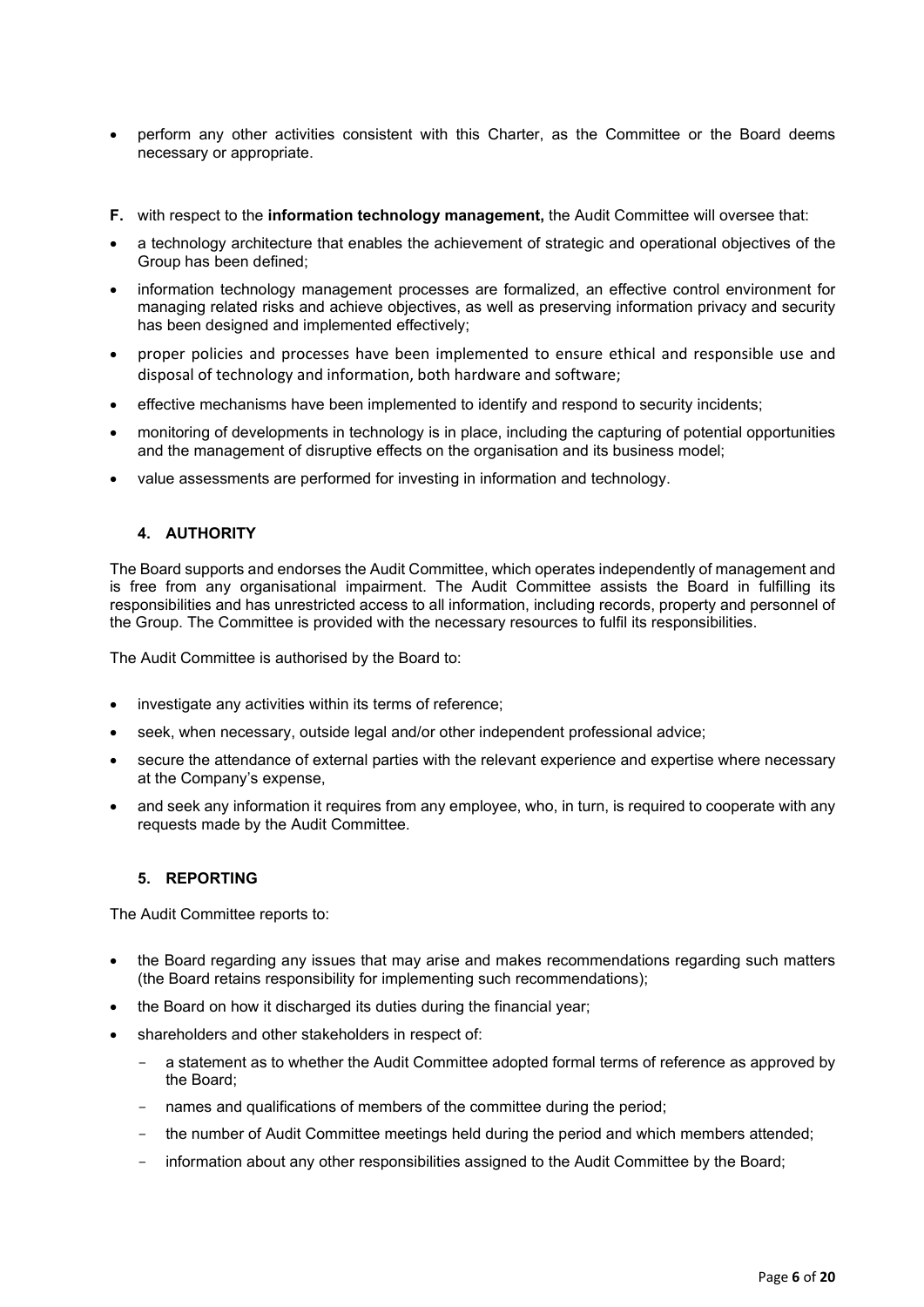- a statement on whether, or not, the Audit Committee complied with its legal, regulatory and other responsibilities;
- a statement on whether, or not, the Audit Committee recommended the annual report to the Board for approval;
- an overview of the results of the Audit Committee's performance evaluation;
- a statement as to whether the Audit Committee is satisfied that the external auditor is independent of the Group;
- the results of the Audit Committee's review of the expertise, resources and effectiveness of the CFO and of the Group's Finance Function.

#### **6. MEETINGS**

The Audit Committee meets at least (4) four times a year. *Ad hoc* meetings are held to consider special business, as required, based on a convocation issued by the Chair.

A quorum for the matters upon which Audit Committee decides shall be a majority of its members being present. Questions arising at any meeting shall be determined by a majority of votes. In the case of an equality of votes the Chair shall (except where only two directors are participating in the meeting) have a second or casting vote but only if the effect of the exercise of such a vote is not to render a decision or vote in question one which is reached or passed by a majority of Directors who are resident in the United Kingdom.

The Chief Executive Officer, the Chief Financial Officer and/or other Executive Directors will attend meetings of the Audit Committee, or part thereof, if needed to contribute pertinent insights and information, based on the invitation of the Chair.

Meetings are generally held prior to Board meetings and correspond with the major phases of the financial reporting, external and internal audit cycles. During such meetings, the CFO reports important decisions taken in the course of the preparation of financial statements.

As part of its responsibility to nurture open communication, the Committee will, if necessary, meet at least once a year with the CEO or CFO or the external auditors separately, to talk through matters that the Committee, or either of these groups, believe should be discussed privately.

An agenda will be prepared for all meetings, based on inputs from the committee members, the CFO, the Head of Internal Audit or other Executive Directors if applicable. The materials will be circulated with all Committee members in advance of the meeting, generally 3 to 7 days before the meeting, depending on the complexity and volume of materials. The meetings shall be held in English and minutes of the meeting shall be kept. The minutes shall generally be adopted in the next meeting.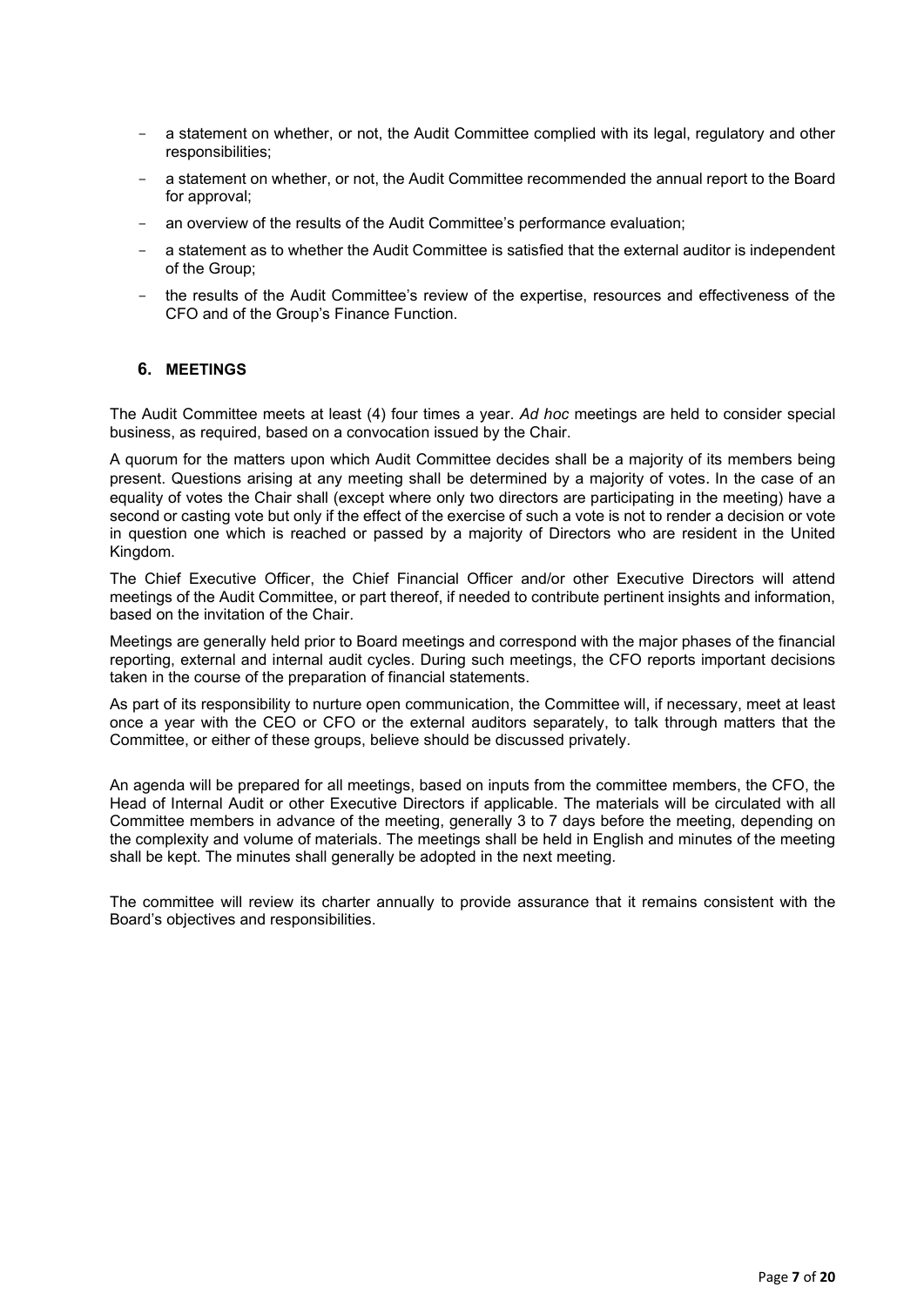# <span id="page-7-0"></span>**INVESTMENT COMMITTEE CHARTER**

### **1. OBJECTIVE**

The role of the Investment Committee ("IC") is to analyse the investments (including mergers & acquisitions, listed securities, CAPEX) and disposals, including, exceeding the CEO mandate, in line with the strategic goals of the NRP Group.

Further to such analysis, the investments or disposals, shall be either approved by the  $IC -$  if within its mandate – or shall be further submitted to the Board for consideration and approval, based on the rules defined below.

### **2. MEMBERSHIP**

In accordance and without prejudice to section V of the corporate governance framework, the members of the IC as well as the Chair are appointed by the Board. Any member of the IC may be removed, with or without cause, by a majority vote of the Board. Furthermore, a member of IC may resign from his function.

The members of IC must have significant property investment and management experience. The Chair of the IC must be a Non-Executive Director with adequate financial and investment experience.

To ensure that the Investment Committee continually comprises the best mix of knowledge, the Board will review its membership every year.

### **3. RESPONSIBILITIES AND DUTIES**

Senior Management of the Group is responsible for identifying new investment opportunities, optimising the performance of existing assets (for example, through refurbishments, alterations and re-tenanting), and where necessary working on the disposal of assets which no longer contribute to the Group's income growth strategy. The CEO will direct all such acquisitions, CAPEX and disposal recommendations, which exceed his mandate, to the Investment Committee.

The Committee is responsible for formulating the overall investment policies and strategy of the Group and establishing investment guidelines. The Committee monitors the management of the investment portfolio for compliance with the investment policies and guidelines and ensures that performance objectives are met. The Committee will comply with all applicable fiduciary, prudence and due diligence requirements, which experienced investment professionals would utilise, and with all applicable laws, rules, and regulations from various local and international entities that have an impact the Group's portfolio.

The purpose and function of the Investment Committee is to:

- consider recommendations from management for mergers, acquisitions, investments, CAPEX and disposals and make proposals to the Board for approval;
- authorise transactions that fall within its mandate;
- make recommendations to the Board regarding transactions that fall outside its mandate;
- evaluate investment performance;
- periodically review and assess the performance of the Committee and its members, including reviewing the compliance of the committee with this charter. In addition, the Committee shall review and reassess, periodically, the adequacy of this Charter, and recommend to the Board any improvements they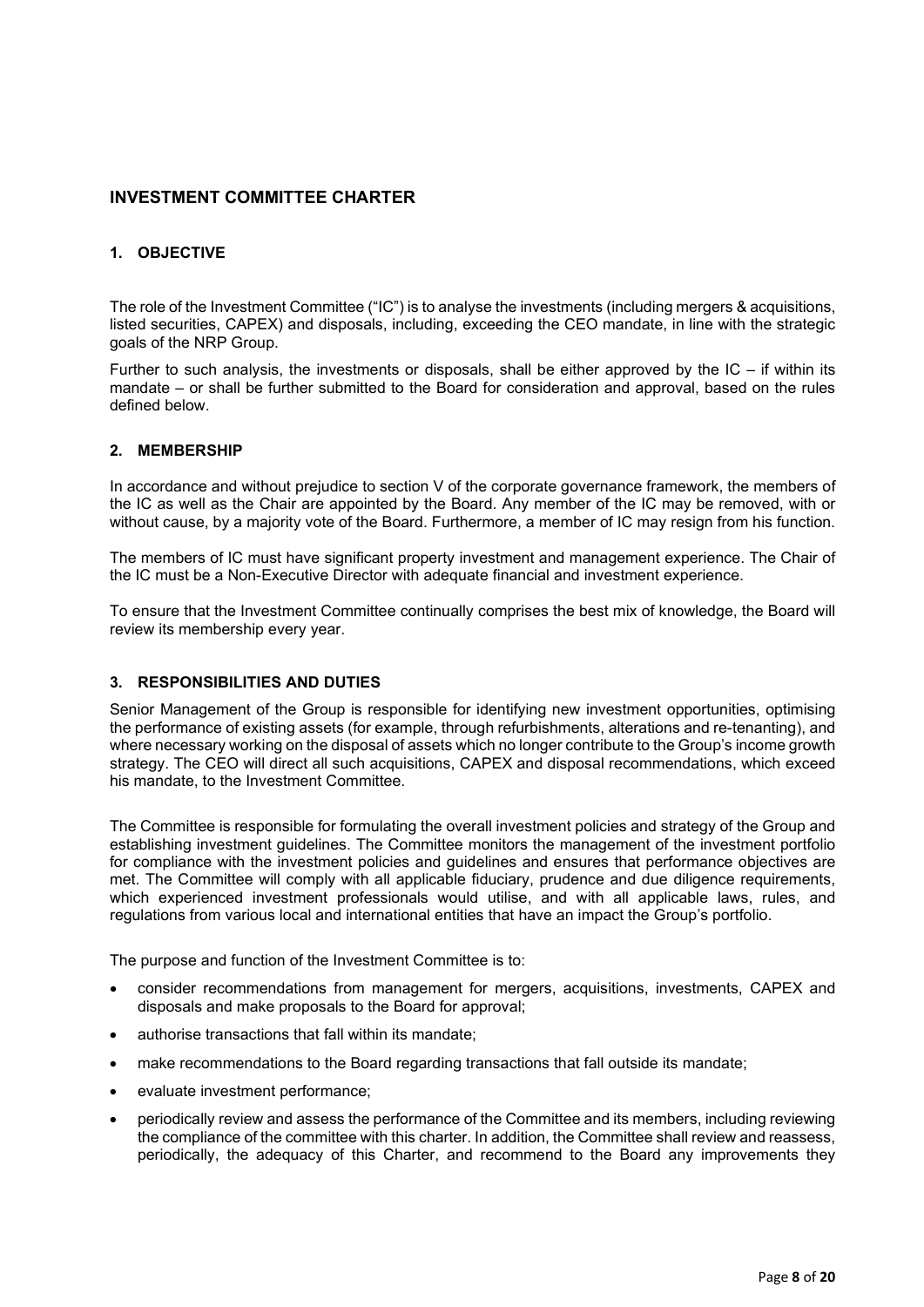consider necessary or valuable. The Committee will conduct these evaluations and reviews in any manner as deems appropriate.

### **4. AUTHORITY**

The Board of Directors grants the following mandate with respect to the investments and disposals:

- 4.1.The CEO is mandated to approve, as well as to take all necessary measures in order to implement:
- 4.1.1. any acquisition, disposal or CAPEX up to €5 million;
- 4.1.2. unbudgeted individual expenses up to €2 million for one item and accumulated unbudgeted expenses up to the higher of €5 million or 2.5% of approved project cost on an individual project basis (the approval of over-expenditure previously authorised by the Investment Committee or Board is excluded from this mandate).
- 4.2.The Investment Committee is mandated to approve/authorise:
	- any acquisition, disposal or CAPEX up to €100 million;
	- unbudgeted individual expenses up to €5 million for one item and accumulated unbudgeted expenses up to the higher of €10 million or 5% of approved project cost on an individual project basis (the approval of over-expenditure previously authorised by the Investment Committee or Board is excluded from this mandate).

All transactions authorised by the Investment Committee shall be reported at the next Board meeting. These reports are for information purposes only.

Transactions involving the acquisition and disposal of investments in other listed property companies are governed by the same mandate as physical property transactions.

Where a transaction falls outside the Investment Committee's mandate, the CEO will ensure that adequate and sufficient details are presented to the Board.

The Investment Committee is authorised by the Board to:

- investigate any activities within its mandate;
- seek outside legal or other independent professional advice, and
- seek any information it requires from any employee, who is required to cooperate with any requests.

### **5. REPORTING**

The Investment Committee must report and make recommendations to the Board regarding any issues that may arise. The Board retains the responsibility for implementing such recommendations.

#### **6. MEETINGS**

The Investment Committee shall meet on an ad hoc basis to consider proposed acquisitions, CAPEX and disposals, as and when such matters arise. Within the time constraints of individual transactions, management will organise the workflow as efficiently as possible.

When considering proposals from CEO for acquisitions, CAPEX and disposals, the Investment Committee will be provided with a detailed report and justification for each proposal. In addition, the Investment Committee members are entitled to call for any additional information, and to apply additional procedures relevant to their decision. This includes the engagement of external specialists to express an opinion on any aspect of the proposed transaction.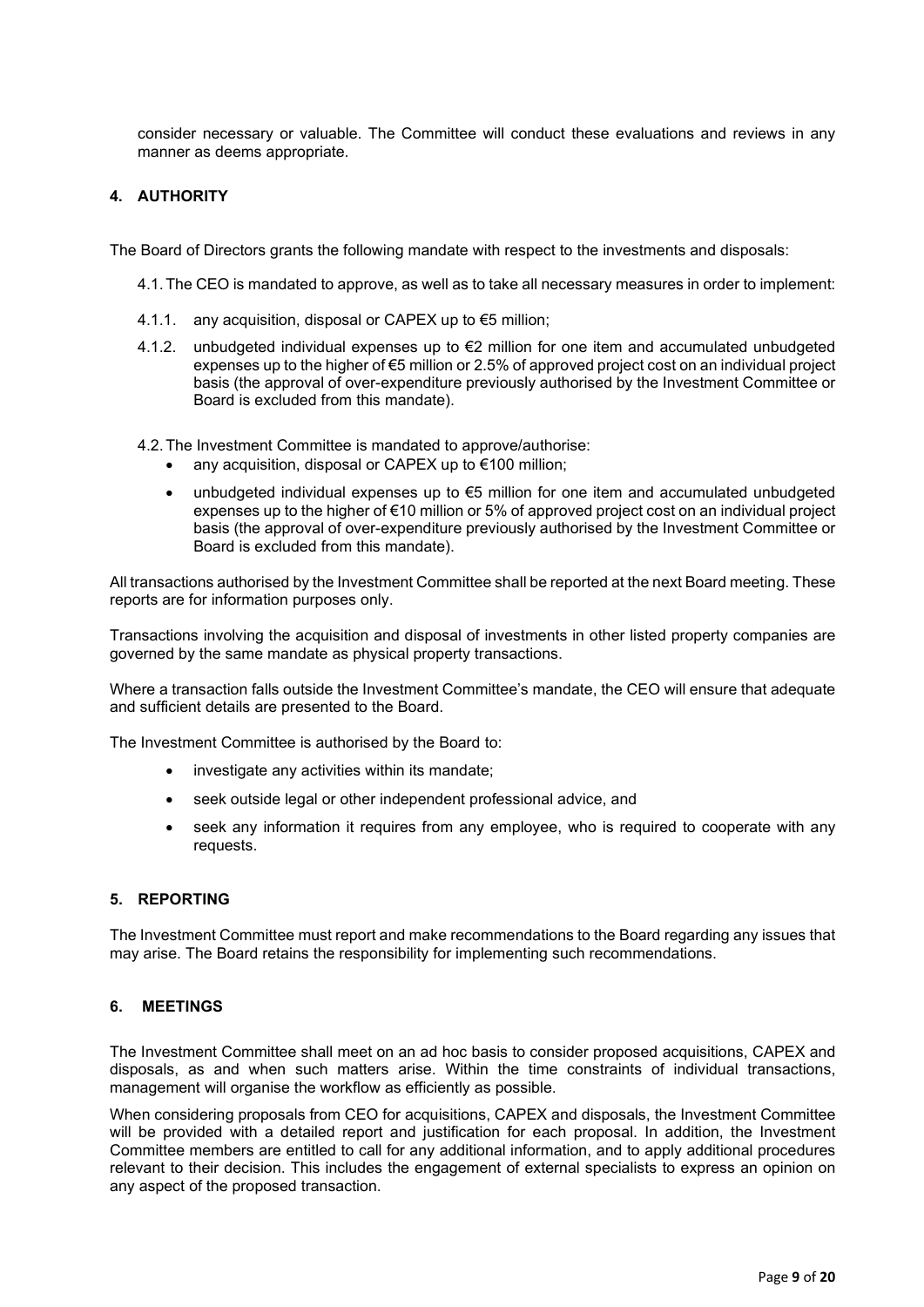Members will be provided an agenda in advance of each meeting, along with all relevant materials, 3 -7 days before the meeting, depending on the volume, complexity, investment opportunity and information availability timeline. The IC will choose a meeting secretary who will be responsible for taking minutes. These minutes shall generally be adopted in the next meeting.

The Investment Committee Chair may invite other parties to join the meeting, as he deems appropriate, including the Company Secretary. Furthermore, the Chair is responsible for the conduct of all the meetings and has the same voting rights as other committee members.

A quorum for the matters upon which of the Investment Committee decides shall be a majority of its members being present. Questions arising at any meeting shall be determined by a majority of votes. In the case of an equality of votes the Chair shall (except where only two directors are participating in the meeting) have a second or casting vote, but only if the effect of the exercise of such a vote is not to render a decision or vote in question one which is reached or passed by a majority of Directors who are resident in the United Kingdom.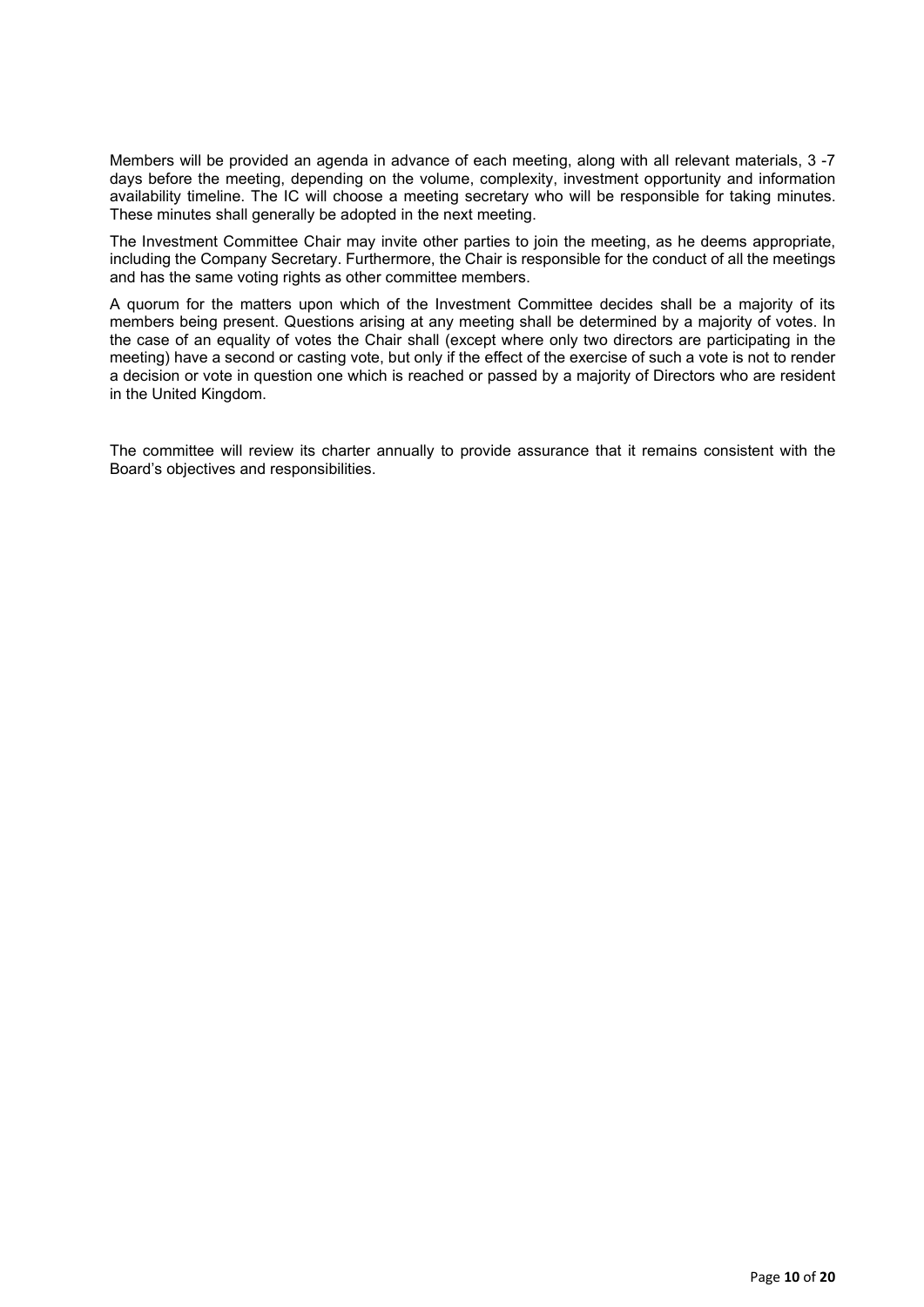# <span id="page-10-0"></span>**REMUNERATION COMMITTEE CHARTER**

# **1. OBJECTIVE**

The role of the Remuneration Committee is to support the Board discharge its responsibilities related to the Group remuneration policy and remuneration approach.

# **2. RESPONSIBILITIES AND DUTIES**

The Remuneration Committee objectives are to:

- oversee development, review and approve the Group's remuneration policy while ensuring that the policy, practices and performance indicators are aligned to the Board's vision, values and overall business objectives, and are designed to motivate all Directors and employees to pursue the Group's growth and success;
- monitor implementation and administration of the remuneration policy;
- annually review and recommend to the Board the remuneration to be paid to the non-executive Board members, thus ensuring that no Director retains sole responsibility for deciding their own remuneration outcome;
- annually review and recommend to the Board remuneration for Executive Directors in accordance with the remuneration policy and targets achievement, thus ensuring that no Director retains sole responsibility for deciding their own remuneration outcome;
- ensure staff and Directors remuneration is aligned with market trends and Group's strategy.

When discharging their responsibilities, the Committee members have a duty to act in the best interest of the Group, irrespective of personal, professional, commercial or other interests, loyalties or affiliations. When determining the remuneration policy and practices, the Remuneration Committee will be guided by the following principles: clarity, simplicity, risk, predictability, proportionality, alignment to Group culture.

#### **3. MEMBERSHIP**

In accordance and without prejudice to section V of the corporate governance framework, the Remuneration Committee members and its Chair are appointed by the Board. The membership of the Remuneration Committee will:

- consist of at least 3 (three) Directors, the majority of whom must be Independent Non-Executive Directors,
- the Chair of the Remuneration Committee will be an Independent Non-Executive Director, who is not the Chairman of the Board or a former Executive Director.

Directors serving on the Remuneration Committee will have diverse, complementary backgrounds and be independent of the management and the Company.

To ensure that the Remuneration Committee continually comprises the best personnel, the Board will review its membership annually. Termination of Remuneration Committee membership must be agreed by the Board.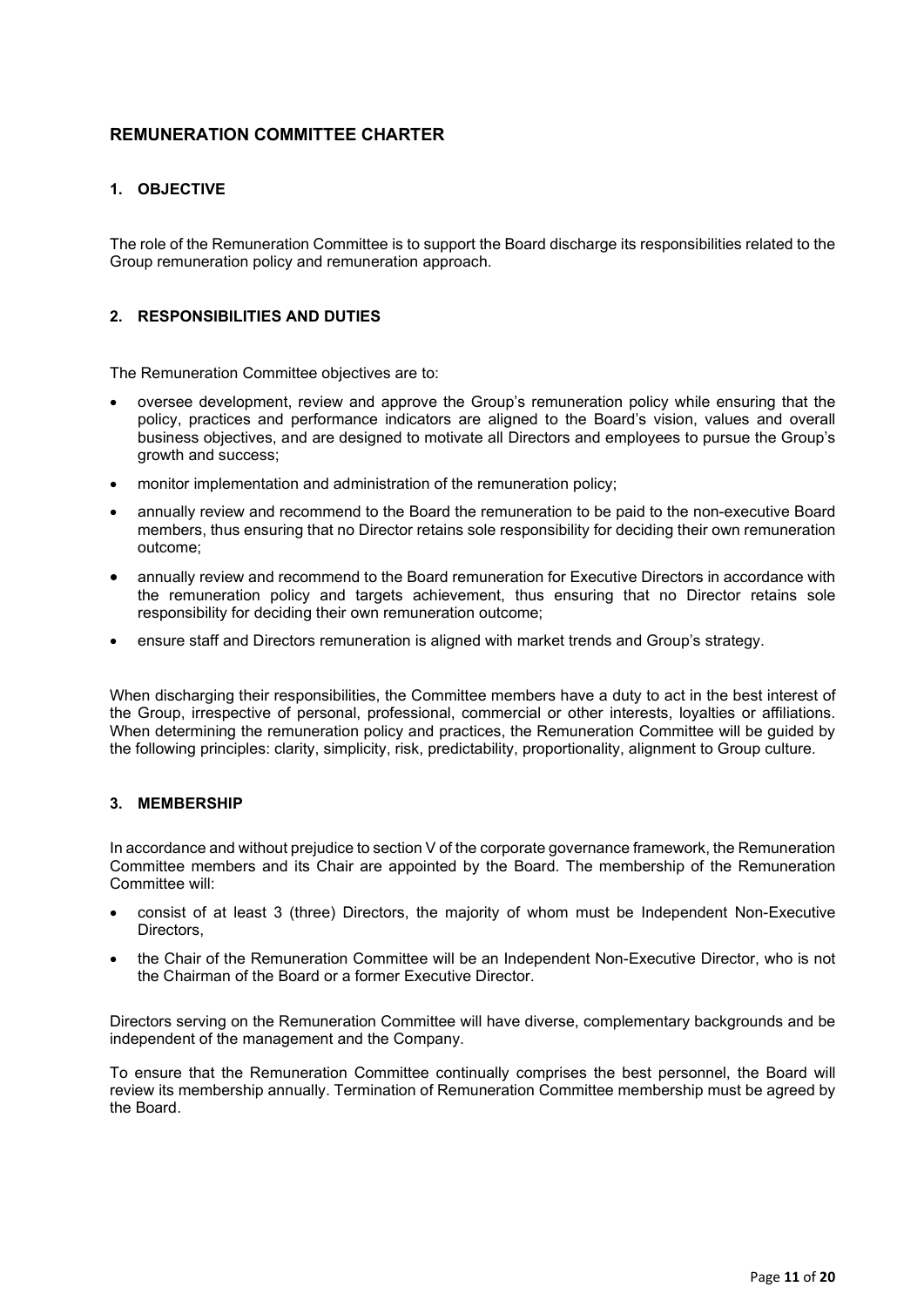The Remuneration Committee:

- has the power to investigate any activity within the scope of its mandate as delegated by the Board;
- assists the Board in fulfilling its responsibilities regarding the determination of remuneration and remuneration policies,
- has reasonable access to information, including Group records, property and personnel, and must be provided with resources to fulfil its responsibilities,
- may seek outside legal or other independent professional advice.

### **5. REPORTING**

The Remuneration Committee must report and make recommendations to the Board regarding any issues that may arise. The Board retains the responsibility for implementing such recommendations.

### **6. MEETINGS**

The Remuneration Committee meets at least once per financial year. Ad hoc meetings are held to consider special business, as required. The Chief Executive Officer may attend meetings of the Remuneration Committee, or part thereof, if needed to contribute pertinent insights and information, based on invitation by the Chair. The meetings of the Remuneration Committee shall be held in English and minutes of the meeting shall be kept. These minutes shall generally be adopted in the next meeting.

The Company Secretary / Secretary appointed by the Remuneration Committee, in consultation with the Chair of the Remuneration Committee, will prepare an agenda to be circulated, with supporting documentation to all committee members, at least 5 (five) days prior to each meeting.

A quorum for the matters upon which of the Remuneration Committee decides shall be a majority of its members being present. Questions arising at any meeting shall be determined by a majority of votes. No resolution shall be effective unless a majority of those present when it is passed are Directors or alternate Directors. In the case of an equality of votes the Chair (except where only two directors are participating in the meeting) shall have a second or casting vote but only if the effect of the exercise of such a vote is not to render a decision or vote in question one which is reached or passed by a majority of Directors who are resident in the United Kingdom.

Where necessary, the Remuneration Committee may invite any other relevant person to attend meetings.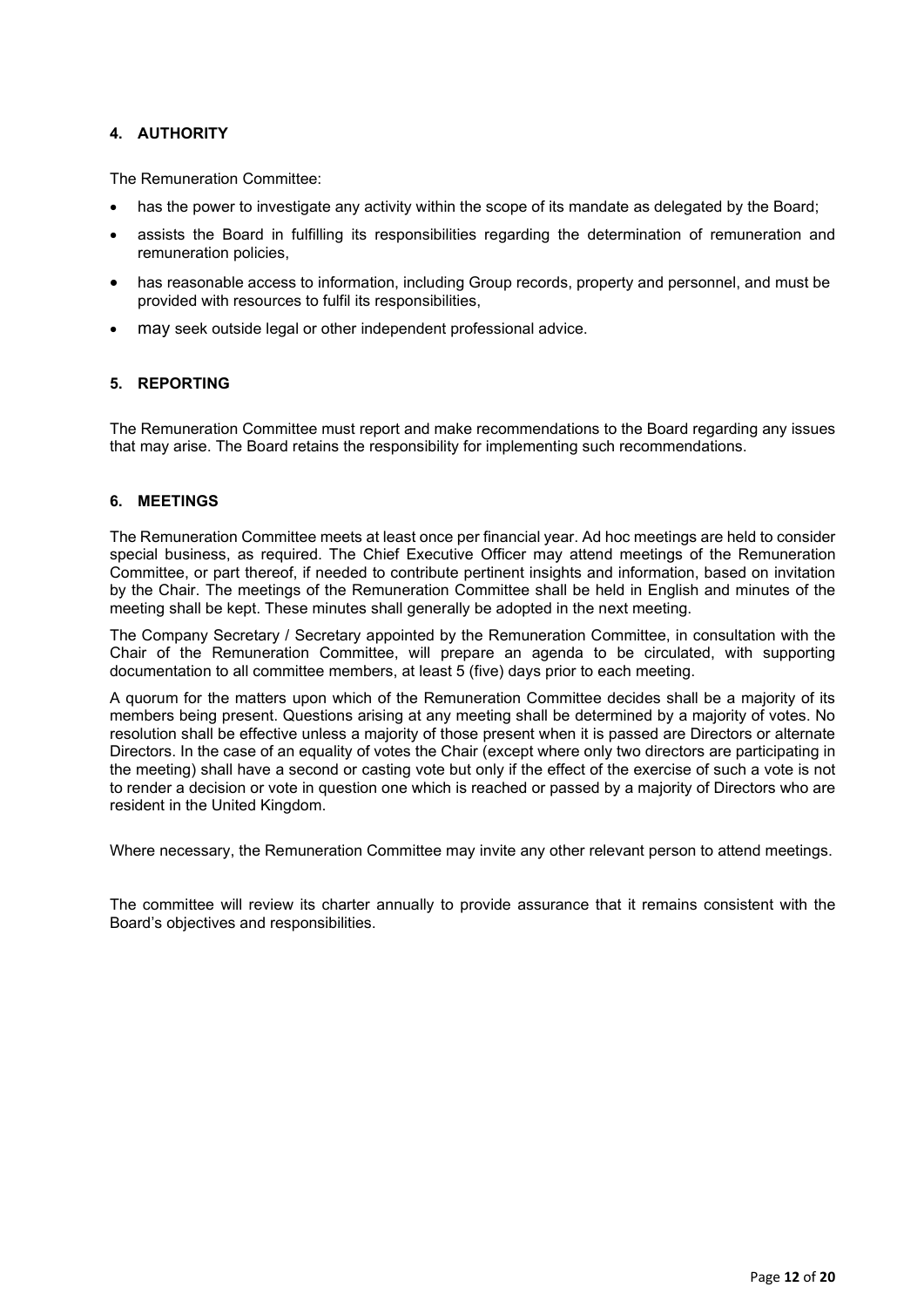# <span id="page-12-0"></span>**RISK AND COMPLIANCE COMMITTEE CHARTER**

# **1. OBJECTIVE**

The Risk and Compliance Committee is established to assist the Board in:

- exercising oversight over enterprise risk and compliance management processes
- ensuring the Group has implemented an effective approach for risk management that will enhance its ability to achieve its strategy and business objectives.

The Risk and Compliance Committee will ensure that the enterprise risk management and compliance processes are widely disseminated throughout the Group, are integrated into its day-to-day activities, and that risk assessments are performed on a continuous basis.

### **2. MEMBERSHIP**

In accordance and without prejudice to section V of the corporate governance framework, the Risk and Compliance Committee and its Chair shall be appointed by the Board. The membership of the Risk and Compliance Committee shall:

- consist of at least 3 (three) Directors, the majority of which are non-executive Directors;
- the Chair of the Risk and Compliance Committee shall be an independent Non-Executive Director, who is not the Chairman of the Board; and
- the members of the Risk and Compliance Committee shall be knowledgeable about the affairs of the Group and shall have sufficient qualifications and experience to fulfil their duties.

Termination of Risk and Compliance Committee membership shall be concurred by the Board. To ensure that the Risk and Compliance Committee is properly constituted for each financial year, the Board will review its membership at least once per year.

### **3. RESPONSIBILITIES AND DUTIES**

The Risk and Compliance Committee will assume the following responsibilities:

- a. As regards risk management framework:
	- oversee the development and annual review of the risk management policies, to recommend for Board approval;
	- monitor implementation of the risk management policy, processes and organisation, with account being taken of not only market, credit and liquidity risks, but also systemic risks, reputational risks and non-financial risks, as well as the design and operation of the internal risk management system;
	- make recommendations to the Board concerning the levels of risk appetite and risk profile of the Group and monitoring that risks are managed within those levels, as approved by the Board;
	- oversee that the risk management plan is widely disseminated throughout the Group and integrated in the day-to-day activities;
	- ensure that risk management assessment and risks monitoring are performed on a continuous basis;
	- acknowledge the mitigating action plans committed by the business functions, and review implementation status for major company risks.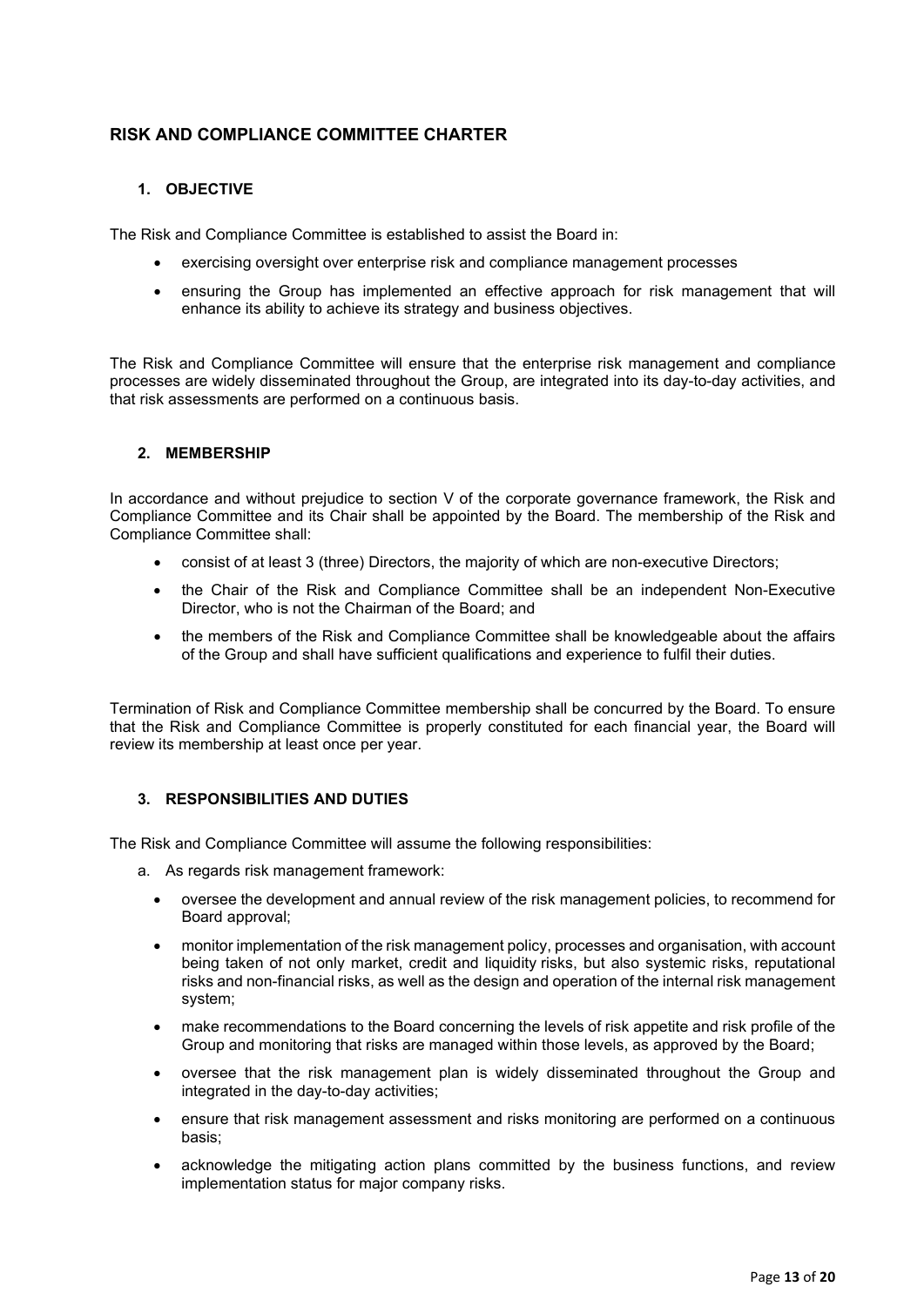- ensure that frameworks and methodologies are implemented to anticipate unpredictable risks;
- ensure that management considers and implements appropriate risk responses;
- liaise closely with the Audit Committee to exchange information relevant to risk;
- express the committee's formal opinion to the Board on the effectiveness of the system and process of risk management; and
- review reporting concerning risk management that is to be included in the integrated annual report to ensure it is timely, relevant and comprehensive;
- assess compliance with all relevant legislation and regulations, including regulations concerning risk reporting.
- b. As regards compliance management system:
	- oversee the compliance risk management framework;
	- oversee the development and annual review of the compliance policies, and recommend changes for Board approval;
	- monitor implementation of the compliance policy, processes and organisation, including of rules and mechanisms to ensure compliance with laws, prevention of fraud and corruption, avoidance of conflict of interest;
	- monitors labor and employment relationships, as regards employment equity, diversity and inclusion, fair remuneration, health and safety, promotion of equality, prevention of discrimination.

To fulfil its responsibilities referred to above, the duties of the Risk and Compliance Committee shall include also internal control and risk management, respectively to understand the Group's key risk areas and the internal control structure and consider any other matters which may be referred to the committee by the Board from time to time.

### **4. AUTHORITY**

The Risk and Compliance Committee:

- has the power to investigate any activity within the scope of its terms of reference as delegated by the Board;
- assists the Board in fulfilling its responsibilities; and
- has reasonable access to information, including records, property and personnel of the Company, and must be provided with adequate resources in order to fulfil its responsibilities.

The Risk and Compliance Committee is authorised by the Board to:

- investigate any activities within its terms of reference;
- seek outside legal or other independent professional advice; and
- seek any information it requires from any employee of the Group.

### **5. REPORTING**

The Risk and Compliance Committee must report and make recommendations to the Board regarding any issues that may arise. The Board retains responsibility for implementing such recommendations.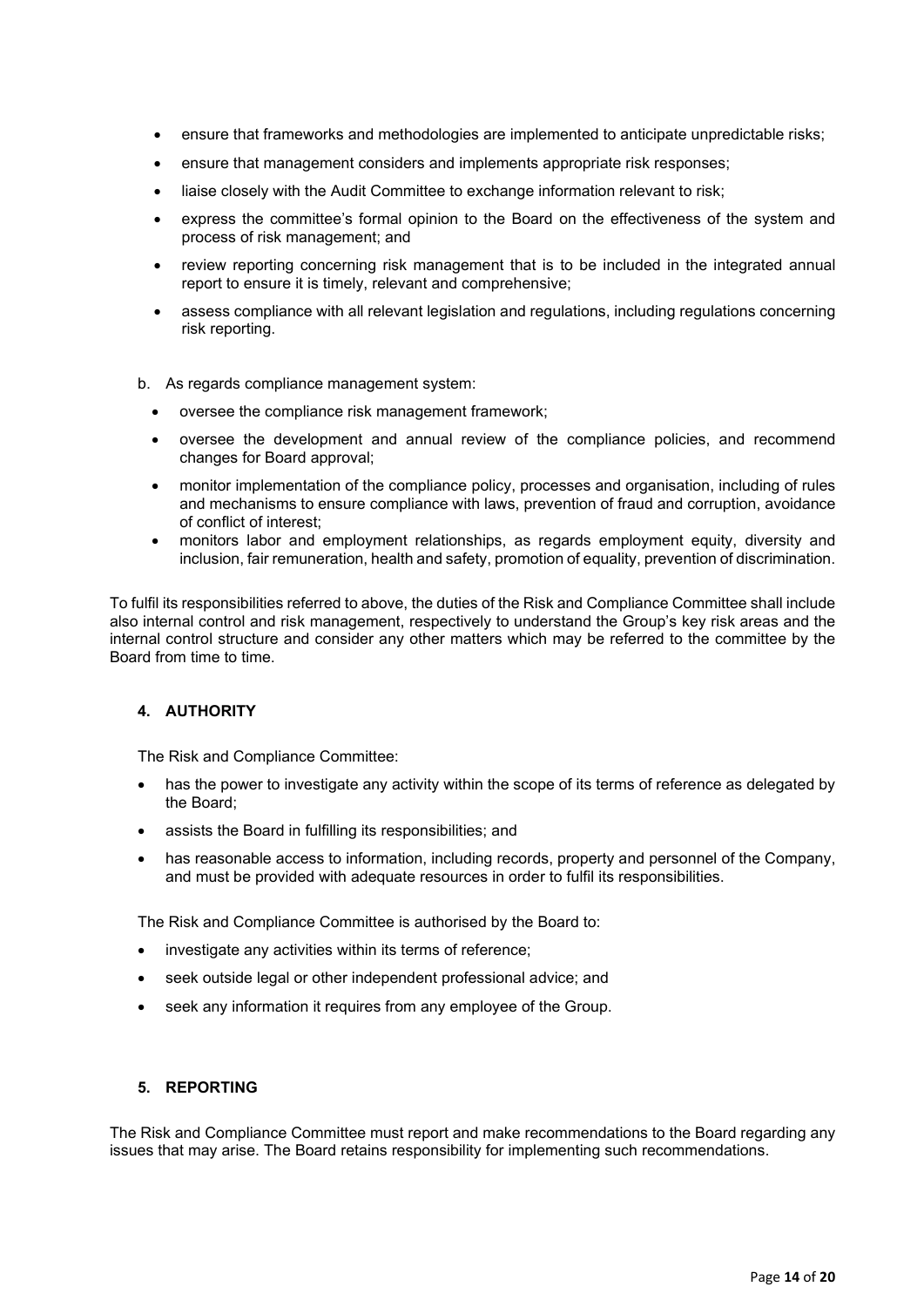### **6. MEETINGS**

The Risk and Compliance Committee meets quarterly. Ad hoc meetings may be held to consider special business, as required. The Risk & Compliance Officer and the Head of Internal Audit shall attend the Risk and Compliance Committee meetings as permanent attendee. Other permanent attendee may be appointed by the Board of Directors. Non-Executive Directors, the Chairman of the Board, the Chief Executive Officer and/or other Executive Directors or members of the management team, , may attend meetings of the Risk and Compliance Committee, or part thereof, if needed to contribute pertinent insights and information, based on invitation by the Chair. Where necessary, the Risk and Compliance Committee may invite any other relevant person to attend the meetings.

The Risk & Compliance Officer, in consultation with the Chair of the Risk and Compliance Committee, shall draw up an agenda, which shall be circulated with supporting documents, at least 3 (three) days prior to each meeting to the members of the Risk and Compliance Committee. Minutes of the meeting shall be prepared by the Risk and Compliance Committee Secretary. These minutes shall generally be adopted in the next meeting.

A quorum of the Risk and Compliance Committee shall be a majority of members being present. Questions arising at any meeting shall be determined by a majority of votes. No resolution shall be effective unless a majority of those present when it is passed are Directors or alternate Directors. In the case of an equality of votes the Chair (except where only two directors are participating in the meeting) shall have a second or casting vote but only if the effect of the exercise of such a vote is not to render a decision or vote in question one which is reached or passed by a majority of Directors who are resident in the United Kingdom.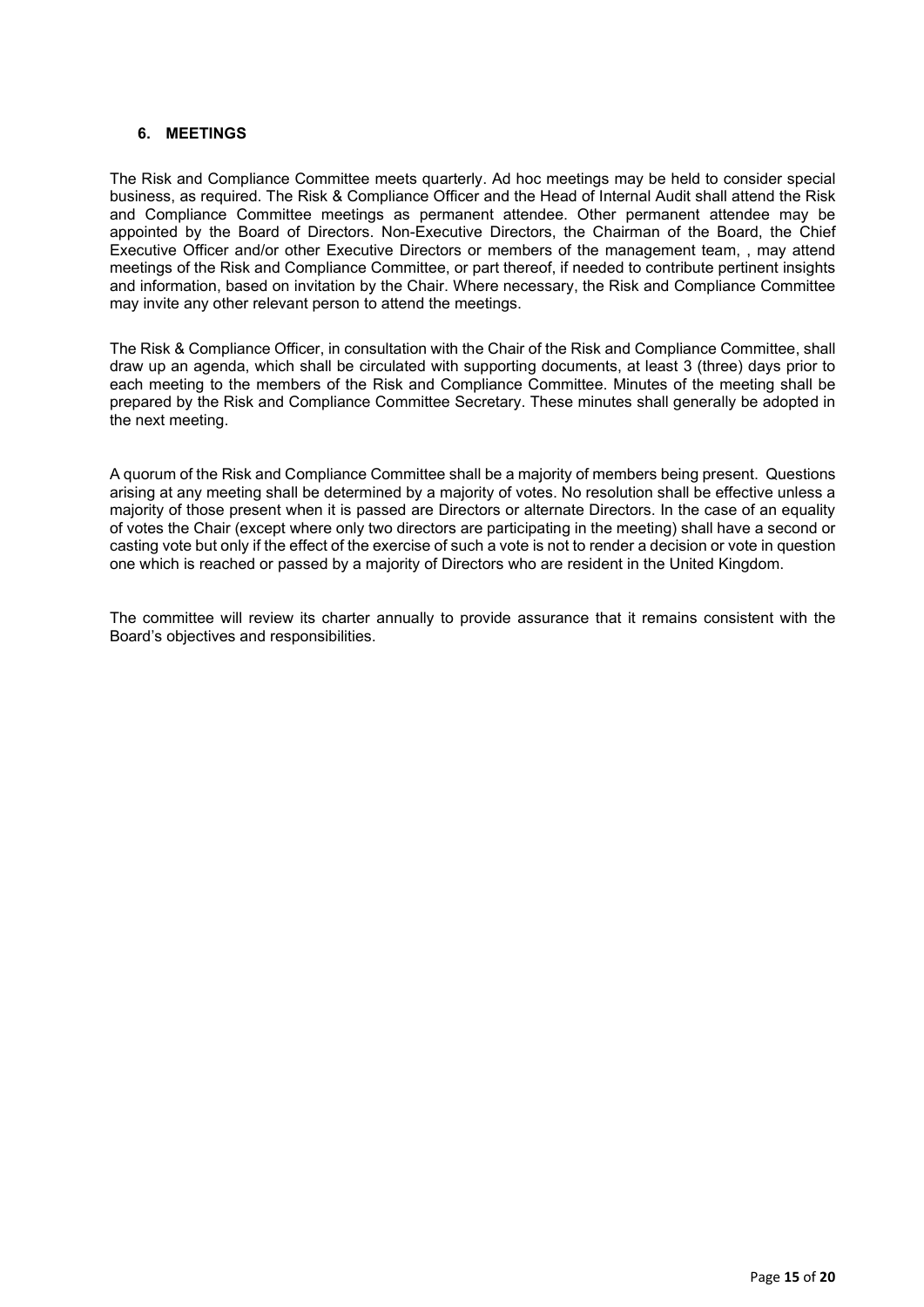# <span id="page-15-0"></span>**NOMINATION COMMITTEE CHARTER**

# **1. OBJECTIVE**

The Nomination Committee is established to support the Board in discharging of its following duties:

- identify suitable Board candidates in order to fill vacancies, based on the criteria defined in the Board Profile Paper to ensure the appropriate mix and diversity;
- ensure there is a succession plan in place for key management and Board members;
- formally assess the independence of Non-Executive Directors;
- assess the composition of the Board sub-committees on an annual basis or whenever necessary;
- arrange the evaluation of the performance of the Board members on an annual basis;
- arrange for an appropriate training and development programme for the Board members, as well as an induction program for the newly appointed members.

### **2. MEMBERSHIP**

In accordance and without prejudice to section V of the corporate governance framework, the Nomination Committee members and its Chair shall be appointed by the Board. The membership of the Nomination Committee shall:

- consist of at least (3) three directors, the majority of whom must be Independent Non-Executive Directors,
- the Chair of the Nomination Committee shall be an Independent Non-Executive Director, who may be the Chairman of the Board of Directors.

Termination of Nomination Committee membership will be agreed by the Board.

To ensure that the Nomination Committee continually comprises the best mix of knowledge, the Board will review its membership annually.

### **3. RESPONSIBILITIES AND DUTIES**

The Nomination Committee shall assume the following main responsibilities:

- periodically assessing the skills set required to competently discharge the Board's duties, taking into account the Group's strategic direction, and as a result, compile / review on an annual basis the Board Profile Paper;
- reviewing and making recommendations in relation to Board composition, competencies, structure, size and diversity to ensure vacancies are filled with suitable candidates, in line with the criteria defined in the Board Profile Paper;
- developing strategies to address Board diversity;
- developing and reviewing Board succession plans, Director induction programs and continuing development programs,) with the aim of maintaining an ongoing appropriate mix of skills, experience, expertise and diversity;
- identifying existing Directors who are due for re-election by rotation at AGM;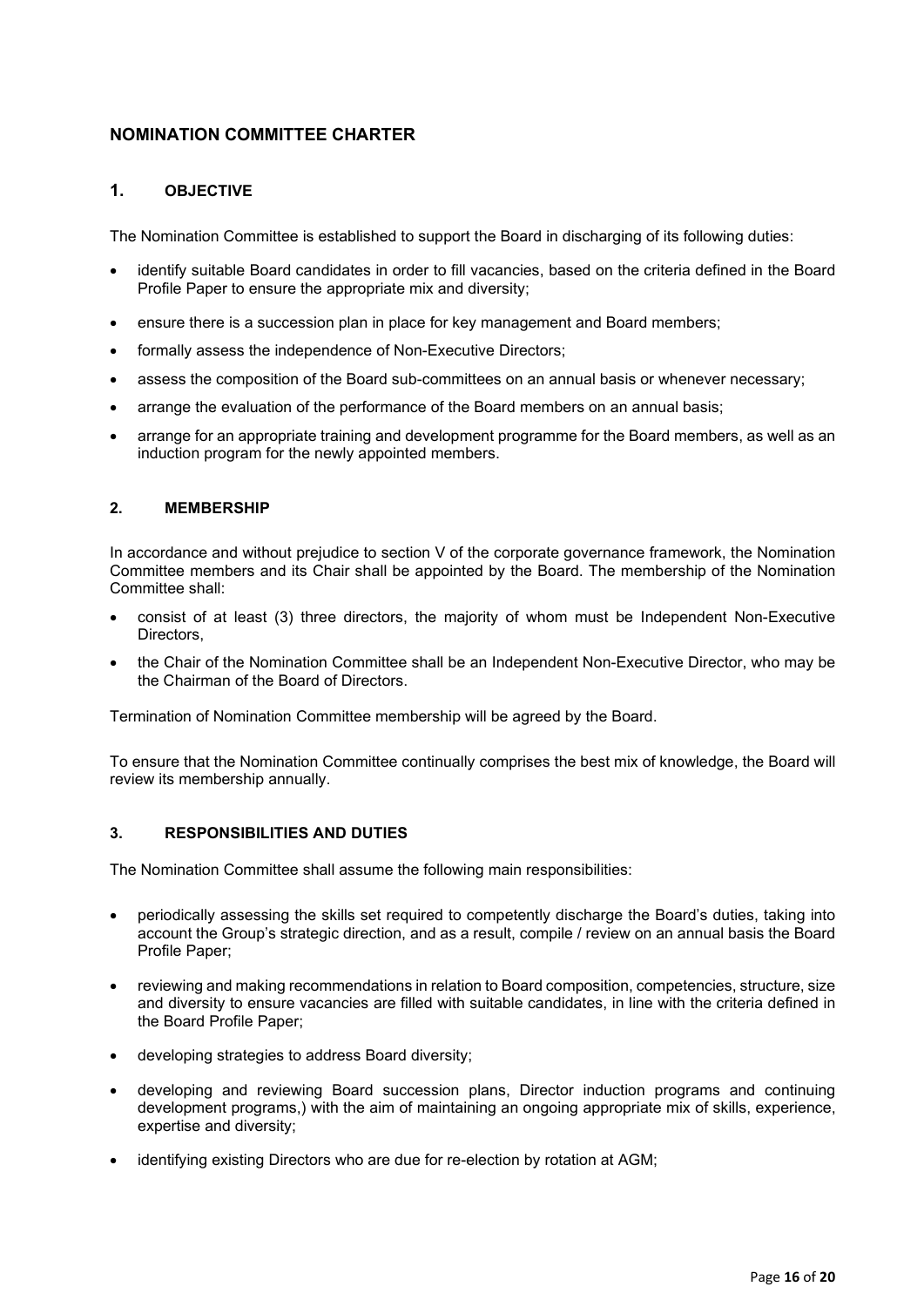- arrange the evaluation of the performance of the Board members on an annual basis;
- reviewing and making recommendations regarding Board appointments, re-elections and terminations;
- preparing a description of the role and skill set required for appointments;
- identifying suitable candidates to fill Board vacancies and nominating them for Board approval;
- proposing on whether Board appointments should be extended;
- ensuring that, on appointment, all Directors receive a formal letter of appointment that sets out the duration and responsibility required by the appointment,
- reviewing disclosures made by the Group regarding Board appointments, re-elections and terminations;
- other matters referred to the Nomination Committee by the Board (reviewing or making recommendations to the Board on matters which the Committee considers necessary or are requested by the Board).

The Nomination Committee:

- has the power to investigate any activity within its mandate as delegated by the Board;
- assists the Board in fulfilling its responsibilities regarding the nomination of Directors to the Board and the assessment of existing Directors;
- has reasonable access to information, including Company records, property and personnel, and must be provided with adequate resources in order to fulfil its responsibilities;
- may seek outside legal, or other independent professional advice, and any information it requires from any Group employee.

### **5. REPORTING**

The Nomination Committee must report and make recommendations to the Board regarding any issues that may arise. The Board retains the responsibility for implementing such recommendations.

### **6. MEETINGS**

The Nomination Committee meets at least once per financial year. Ad hoc meetings are held to consider special business, as required and called by the Chair. The Chief Executive Officer may attend meetings of the Nomination Committee, or part thereof, if needed to contribute pertinent insights and information, following the invitation of the Chair.

The Company Secretary or the secretary of the meeting nominated by the Chair of the Nomination Committee, in consultation with the Chair, will prepare an agenda to be circulated, with supporting documents, to all committee members, at least 3 (three) days prior to each meeting. A quorum of the Nomination Committee will be a majority of the members. Questions arising at any meeting shall be determined by a majority of votes. No resolution shall be effective unless a majority of those present when it is passed are Directors or alternate Directors. In the case of an equality of votes the Chair (except where only two directors are participating in the meeting) shall have a second or casting vote but only if the effect of the exercise of such a vote is not to render a decision or vote in question one which is reached or passed by a majority of Directors who are resident in the United Kingdom.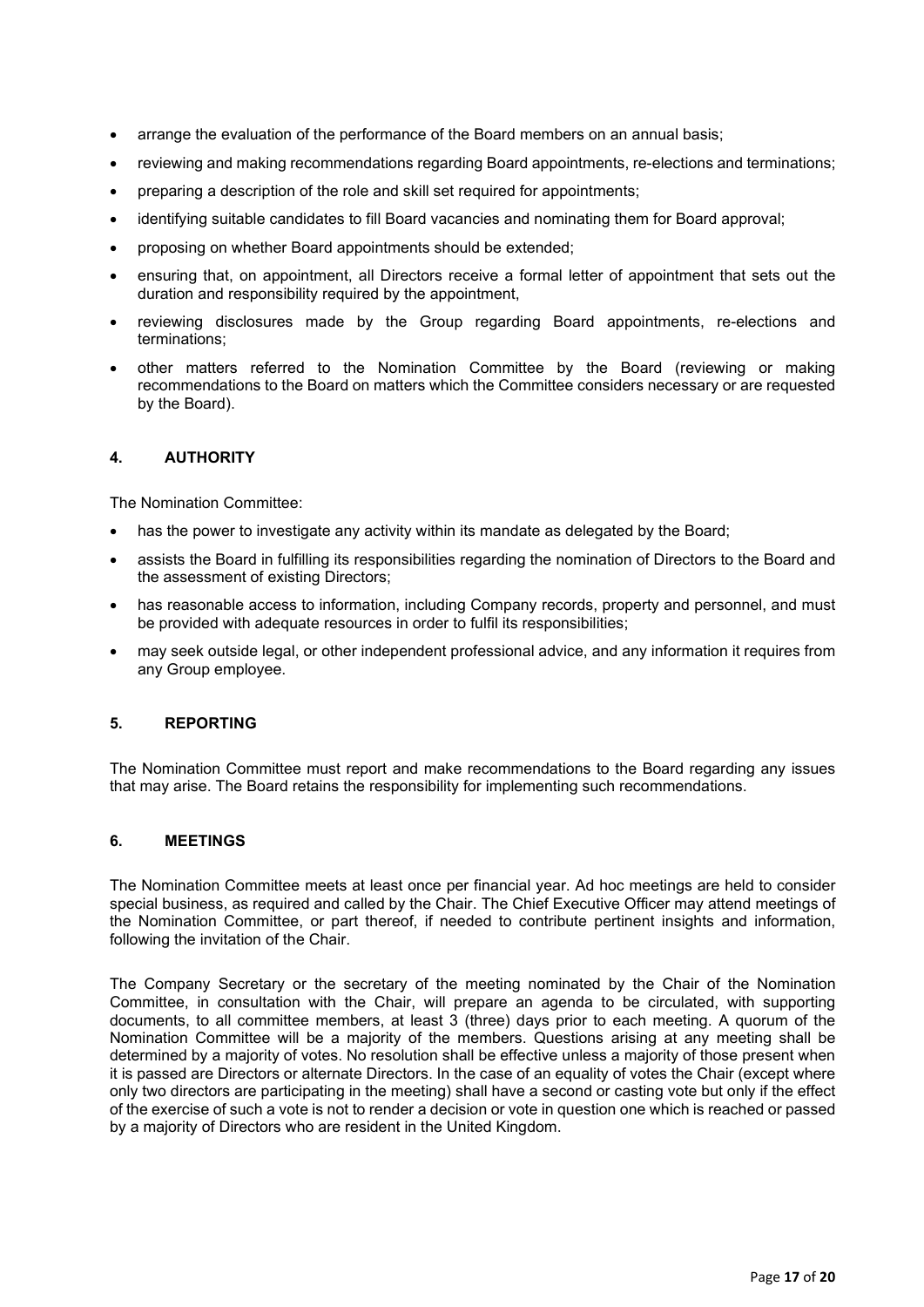Where necessary, the Nomination Committee may invite any other relevant person to attend Committee meetings. If the Chair is absent, those present shall elect one member to chair the meeting. Minutes of meetings will be kept by the Secretary of the meeting and approved by all participants in the following Committee meeting. A copy of the minutes of each meeting will subsequently be made available to the Board.

Committee members shall not participate either in the review of their own performance or their reappointment.

The Nomination Committee Charter will be reviewed and updated when circumstances change or at least once a year.

The Lead Independent Director will participate in the performance review of the Chairman of the Board. The Chair of the Board will not chair the Nomination Committee when it is dealing with the appointment of its successor.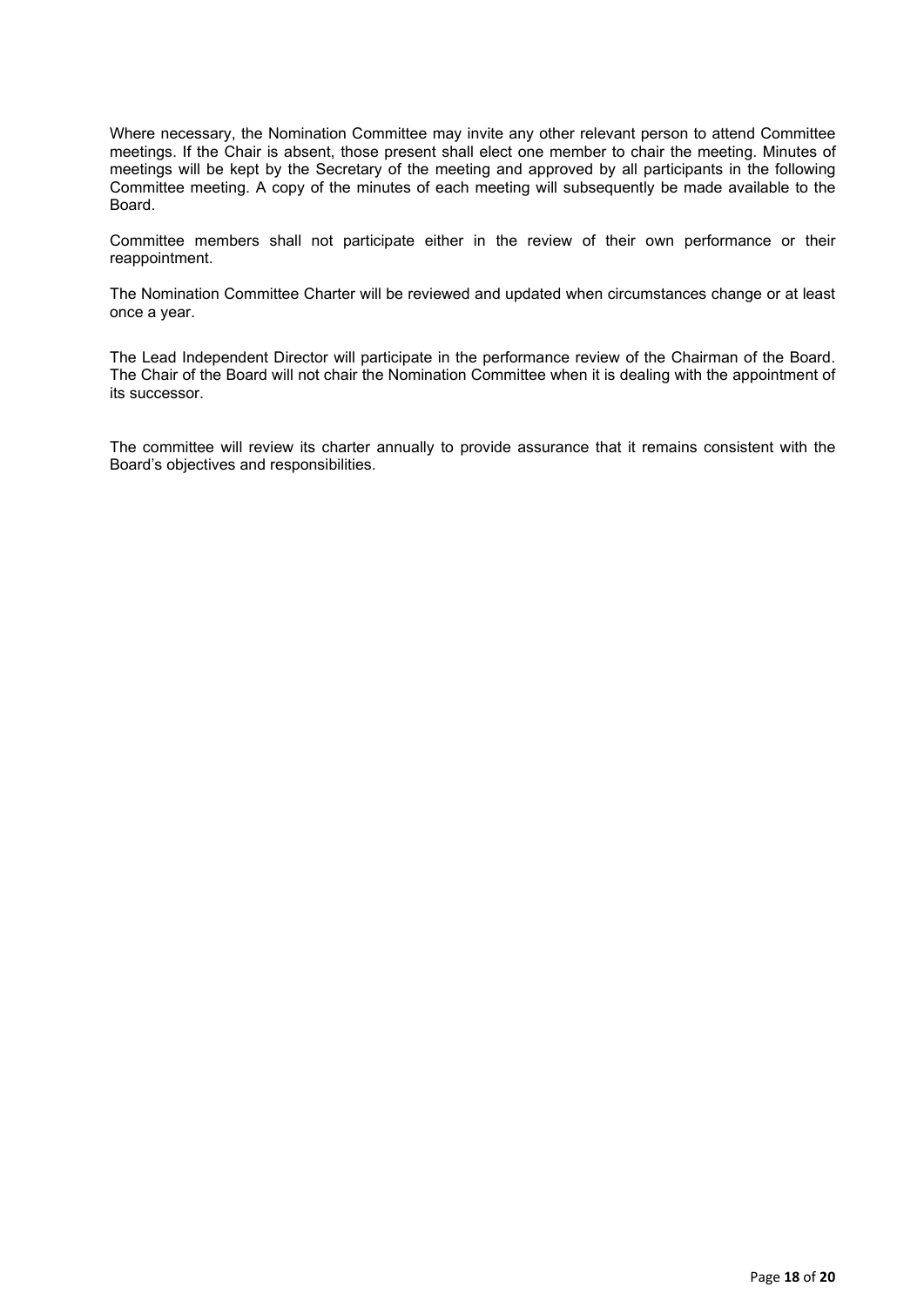# <span id="page-18-0"></span>**SUSTAINABILITY COMMITTEE CHARTER**

### **1. OBJECTIVE**

The Sustainability Committee oversees and reports on the group's organisational ethics, responsible corporate citizenship (including the environment, health and public safety, the impact of the Group's activities and of its products or services), sustainable development and stakeholder relationship management.

The Committee oversees how the consequences of the Group's activities and outputs affect its status as a responsible corporate citizen. This oversight is performed against targets included in the sustainability strategy, covering the following areas:

- a. Environment, i.e. minimize the effects of the Group through: responsible use of resources, controlled pollution and waste disposal, controlled carbon footprint and green buildings, protection of biodiversity;
- b. Economy, including sustaining and supporting the communities and creating workplaces;
- c. Workplace, including employment equity, diversity and inclusion, fair remuneration, health and safety;
- d. Society, including public health and safety, consumer protection; community development, protection of human rights;
- e. Governance, including how the Board is steering the company based on an ethical foundation.

### **2. MEMBERSHIP**

In accordance and without prejudice to section V of the corporate governance framework, the members of the committee are appointed by the Board and serve until a successor is elected and qualified, they resign or are removed. Any member of the committee may be removed, with or without cause, by a majority vote of the Board.

To ensure that the Sustainability Committee continually comprises the best personnel, the Board will review its membership annually. The Sustainability Committee should, subject to legal provisions, have executive and non-executive members, with a majority being non-executive Directors.

The Board Chairman may be a member of the Sustainability Committee but should not be its chair.

### **3. RESPONSIBILITIES AND DUTIES**

The main function of the Sustainability Committee is to monitor the Group's activities, having regard to any relevant legislation, other legal requirements or prevailing codes of best practice, and supports the Board discharge its responsibilities in the following areas:

- a. ensure that the Group is a good corporate citizen and monitor progress in achievement of the sustainability targets defined by the Group;
- b. monitor the Groups' effects on the environment, health and public safety based on reports provided by management;
- c. ensure comprehensive, timely and relevant sustainability reporting, i.e.; evaluate the sustainability section in the Annual Report for reasonability, completeness and accuracy, prior to Board approval of the Annual Report;
- d. oversees Code of Ethics and related policies implementation and reports on the group's organisational ethics;
- e. assess regularly the Group's culture, the tone from the top and whether these are in accordance with the Group's mission, vision, values and strategy.